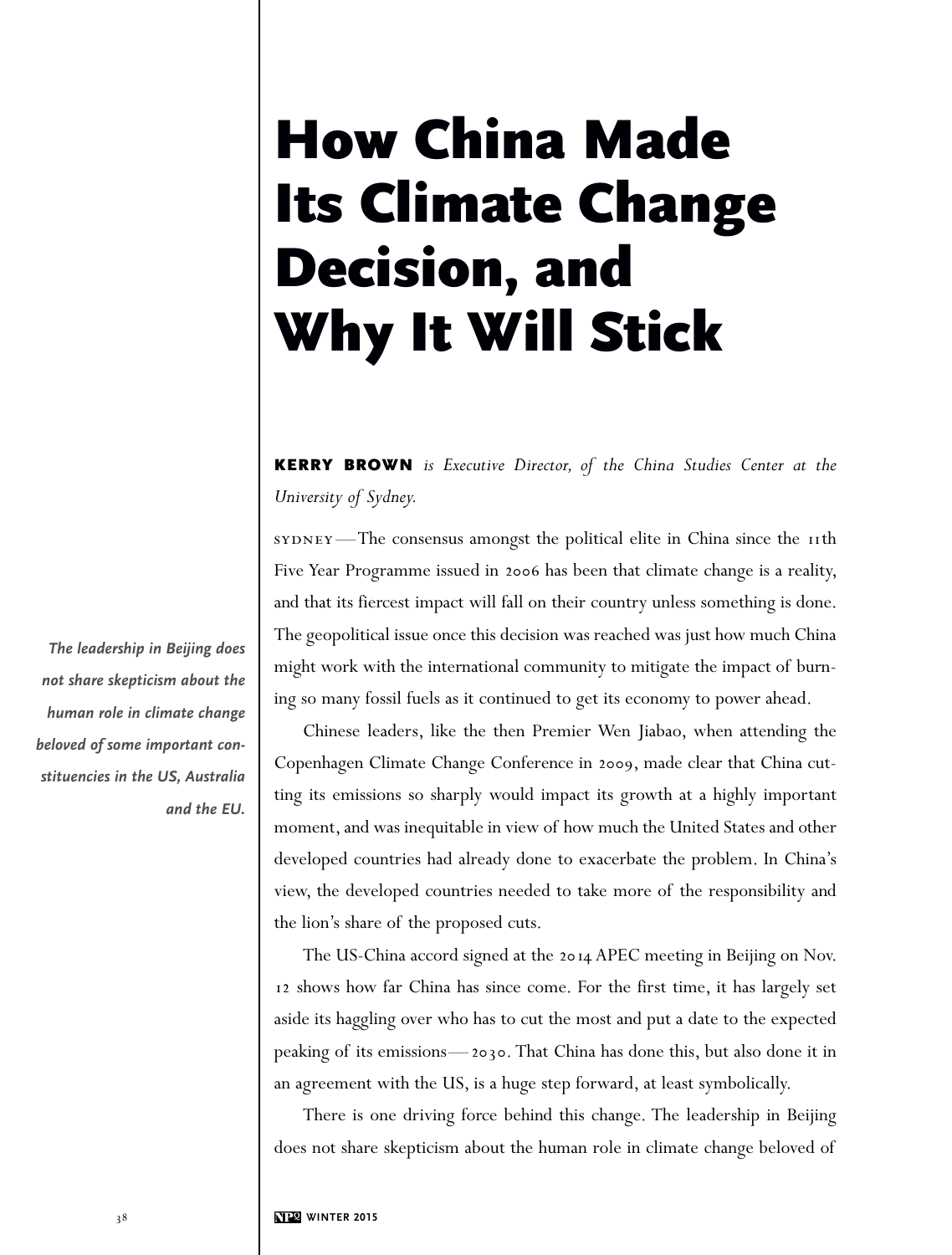some important constituencies in the US, Australia and the EU. Because it agrees with the causes of emissions and the scientific reason behind these, it has been able to unify decision makers within the vast bureaucratic machine domestically. This is at least one area where the top-down, centralized structures of the People's Republic prove helpful in significantly redirecting policy.

 **A "GREEN GROWTH MANIFESTO"** | To reach this point hasn't been easy, even in spite of this. The 2011-2015 Five Year Programme was called China's first ever "green growth manifesto." But observers at the time it was issued noted it was high on promises and low on specific targets. The aim to produce 7.5 percent annual growth over this period was still held up as the all-important objectives of government policy and benchmark for its success. That was the one projected statistic that really mattered.

 Heavy smog in Beijing and other cities since 2012, however, may well have hit the planners and decision makers where it matters—on home territory. So this highly visible and irrefutable "gift" of high use of poor quality fossil fuels has perhaps worked where more cerebral methods haven't. Even so, the stakeholders who have worked on the final US-China announcement, like those consulted for the five year programmes, would have been plentiful, and each would have had to defend their particular areas of interest.

 **HOW CHINA'S DECISION WAS MADE, AND BY WHOM** | In terms of ministerial players, while the central Ministry of the Environment on the surface looks like the core entity, in fact the overlord is the National Development and Reform Commission, the new guise for the old state economic planning agency, which has responsibility for consulting, collating, defining and then issuing broad macro-economic, political and social policy. They are, in essence, the authors of the five year programmes. In this most recent climate decision, they would have sought input from the key ministries of Finance, Foreign Commerce, Water and Land Resources, Agriculture and Transport. They would also have had consultations with the National Energy Commission, which sits directly under them (it does not figure as a ministry in its own right).

 The national picture would have been duplicated at the provincial level. China is composed of 31 provinces, autonomous regions and cities directly under the central government. Some of these are major economies in their

*Heavy smog in Beijing and other cities since 2012, however, may well have hit the planners and decision makers where it matters—on home territory.*